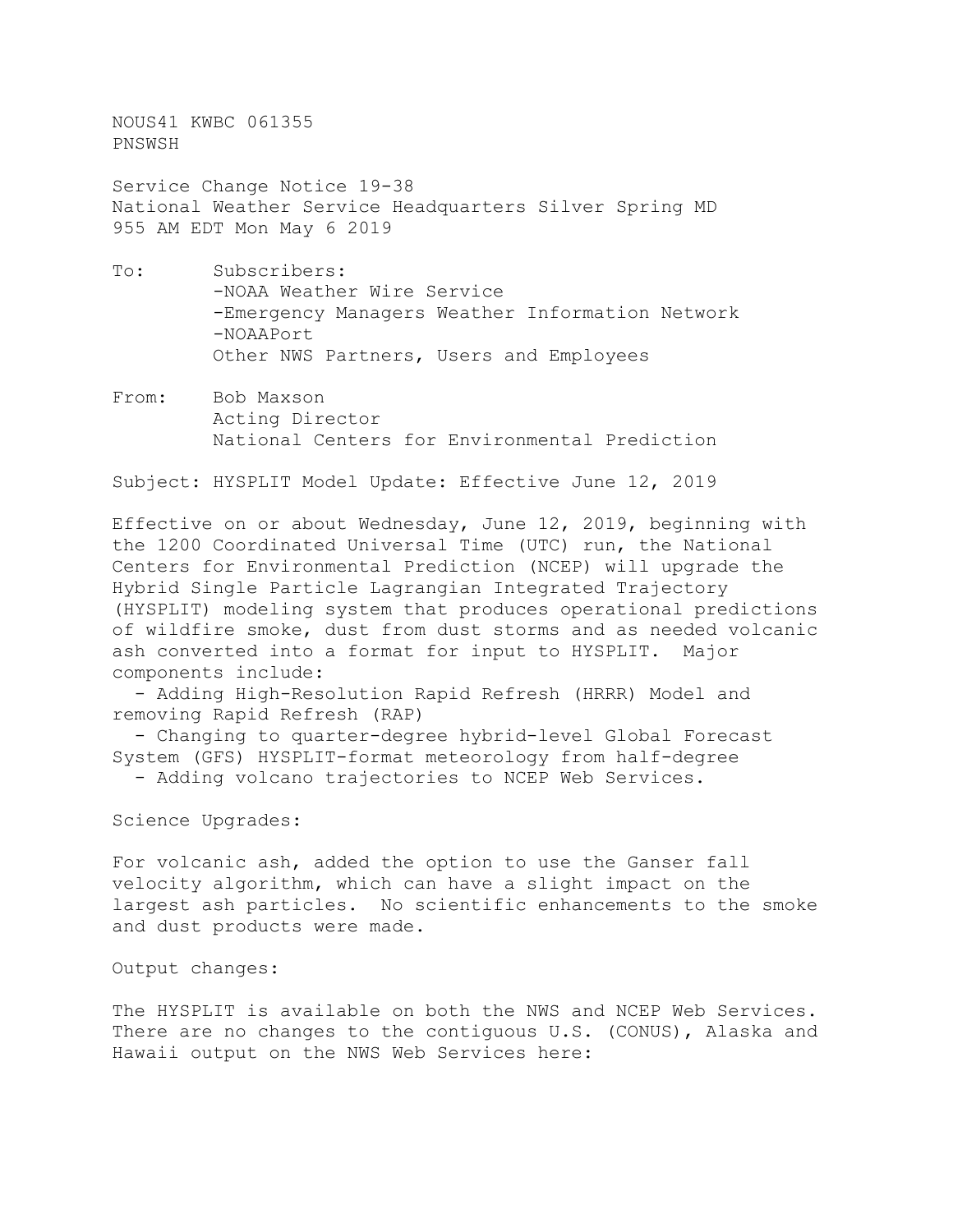[ftp://tgftp.nws.noaa.gov/SL.us008001/ST.opnl/DF.gr2/DC.ndgd/GT.a](ftp://tgftp.nws.noaa.gov/SL.us008001/ST.opnl/DF.gr2/DC.ndgd/GT.aq) [q](ftp://tgftp.nws.noaa.gov/SL.us008001/ST.opnl/DF.gr2/DC.ndgd/GT.aq) [https://tgftp.nws.noaa.gov/SL.us008001/ST.opnl/DF.gr2/DC.ndgd/GT](https://tgftp.nws.noaa.gov/SL.us008001/ST.opnl/DF.gr2/DC.ndgd/GT.aq)

[.aq](https://tgftp.nws.noaa.gov/SL.us008001/ST.opnl/DF.gr2/DC.ndgd/GT.aq)

The following changes will be applied to data on the NCEP Web Services here:

```
https://nomads.ncep.noaa.gov/pub/data/nccf/com/hysplit/prod/
ftp://ftpprd.ncep.noaa.gov/pub/data/nccf/com/hysplit/prod
```

```
1. Add HRRR sigma-level forecasts formatted for HYSPLIT, with 
filename convention:
    hysplit.tCCz.hrrrf00 – forecast hours 0-5
    hysplit.tCCz.hrrrf06 – forecast hours 6-11
    hysplit.tCCz.hrrrf12 – forecast hours 12-17
    hysplit.tCCz.hrrrf18 – forecast hour 18,
where CC = cycle hour (00, 01, ..., 22, 23)2. Replace the half-degree resolution hybrid-level GFS file 
formatted for HYSPLIT with a quarter-degree resolution file. 
Remove:
    hysplit.tCCz.gfs0p5f
Add:
    hysplit.tCCz.gfs0p25f000, forecast hours 0-21
    hysplit.tCCz.gfs0p25f024, forecast hours 24-45
    hysplit.tCCz.gfs0p25f048, forecast hours 48-69
    hysplit.tCCz.gfs0p25f072, forecast hours 72-84
where CC = cycle hour (00, 06, 12, 18)3. Change of fields in the quarter-degree hybrid-level GFS file 
formatted for HYSPLIT.
    surface height (SHGT)
    relative humidity on hybrid levels (RELH)
    pressure vertical velocity (WWND)
    total accumulated precipitation (TPPA)
Remove:
    specific humidity on hybrid levels (SPHU)
    6-hour accumulated precipitation (TPP6)
Note that vertical velocity was removed from the then half-
degree HYSPLIT-formatted GFS hybrid-level file in July 2017 with 
the GFS upgrade to v14.0. Coincident with the GFS v15.1
```
upgrade, the post-processing enables vertical velocity in the

HYSPLIT-formatted quarter-degree files.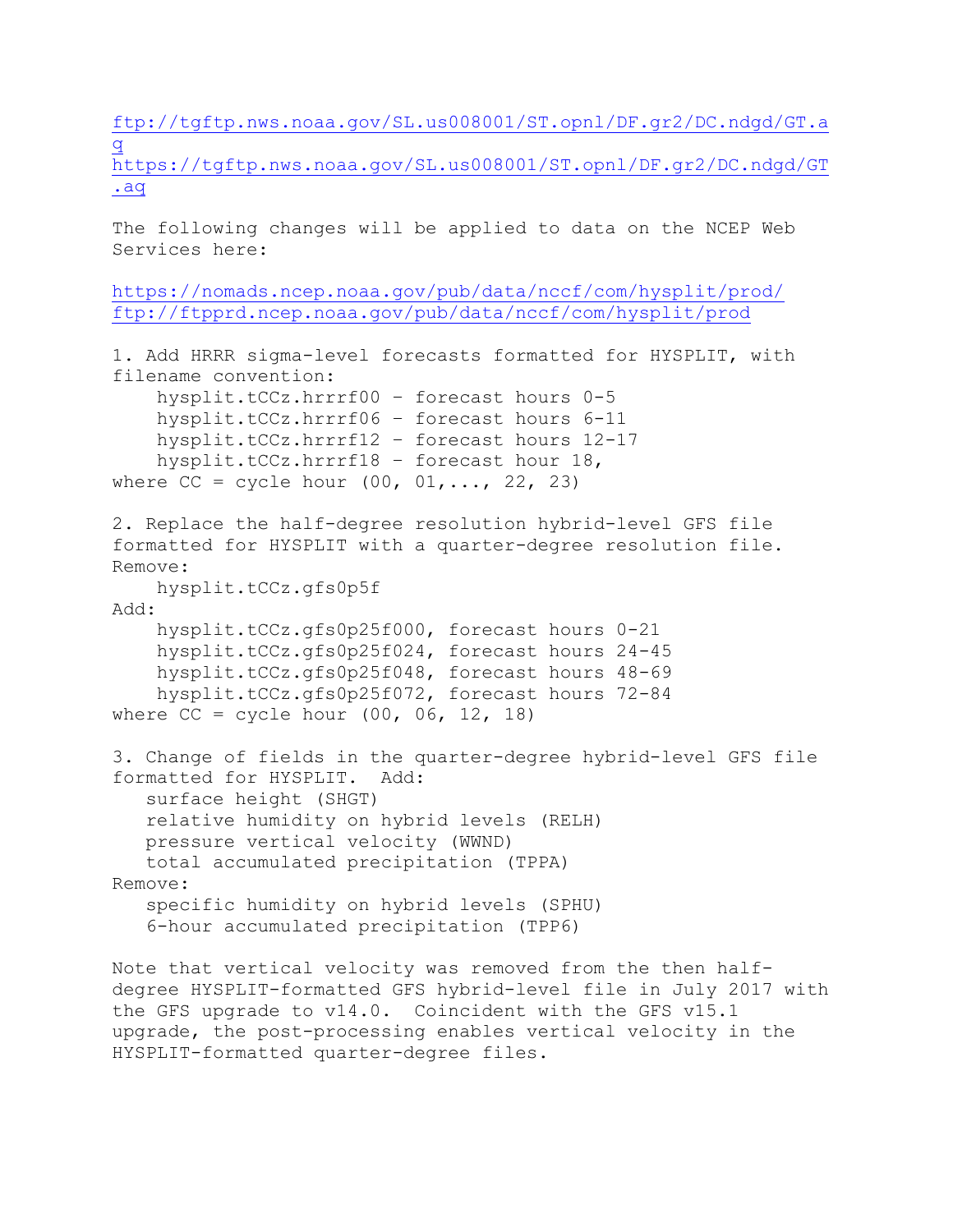```
4. Change a field in the one-degree GFS files formatted for 
HYSPLIT:
     hysplit.tCCz.gfs[f|a]
where CC = cycle hour (00, 06, 12, 18)Remove: 6-hour accumulated precipitation (TPP6)
Add: total accumulated precipitation (TPPA)
5. Change of fields in the NAM hybrid-level HYSPLIT-formatted 
files:
    hysplit.tCCz.nams[f|a]
    hysplit.tCCz.nams[f|a].AK
    hysplit.tCCz.nams[f|a].HI
    hysplit.tCCz.namsf??.CONUS
    hysplit.tCCz.namsf.FW
where CC = cycle hour (00, 06, 12, 18)Add: convective available potential energy (CAPE)
Remove: low, middle, and high cloud cover (LCLD, MCLD, HCLD)
6. Remove RAP pressure-level forecasts formatted for HYSPLIT. 
Users should begin using the HRRR output as a replacement:
    hysplit.tCCz.rap[f|a]
7. Remove NAM 12 km regional tiles which were extracted from:
    hysplit.tCCz.namsf:
    hysplit.tCCz.namsf.NEtile
    hysplit.tCCz.namsf.SEtile
    hysplit.tCCz.namsf.SWtile
    hysplit.tCCz.namsf.NWtile
where CC = cycle hour (00, 06, 12, 18)- Begin disseminating volcano trajectory files in the following 
formats: gif, kmz and txt
The trajectories have a duration of 6 hours and begin 6, 12, 18 
and 24-hours into the forecast. Products will be available 
under the hysplit directory on the NCEP Web services.
      Sub-directory: /traj.YYYYMMDD/
where YYYYMMDD is: 4-digit year, 2-digit month and 2-digit day
      Files: hysplit.CCz.traj.volc[N|NN].fHHH.[gif|kmz|txt]
where CC is cycle hour (00,06,12,18), N, NN is an integer from
1 to 34 that identifies the volcano and HHH is 006, 012, 018,
024
The text file that associates the volcano name with the N, NN
integer is:
     hysplit.tCCz.traj.volc[N|NN].txt
```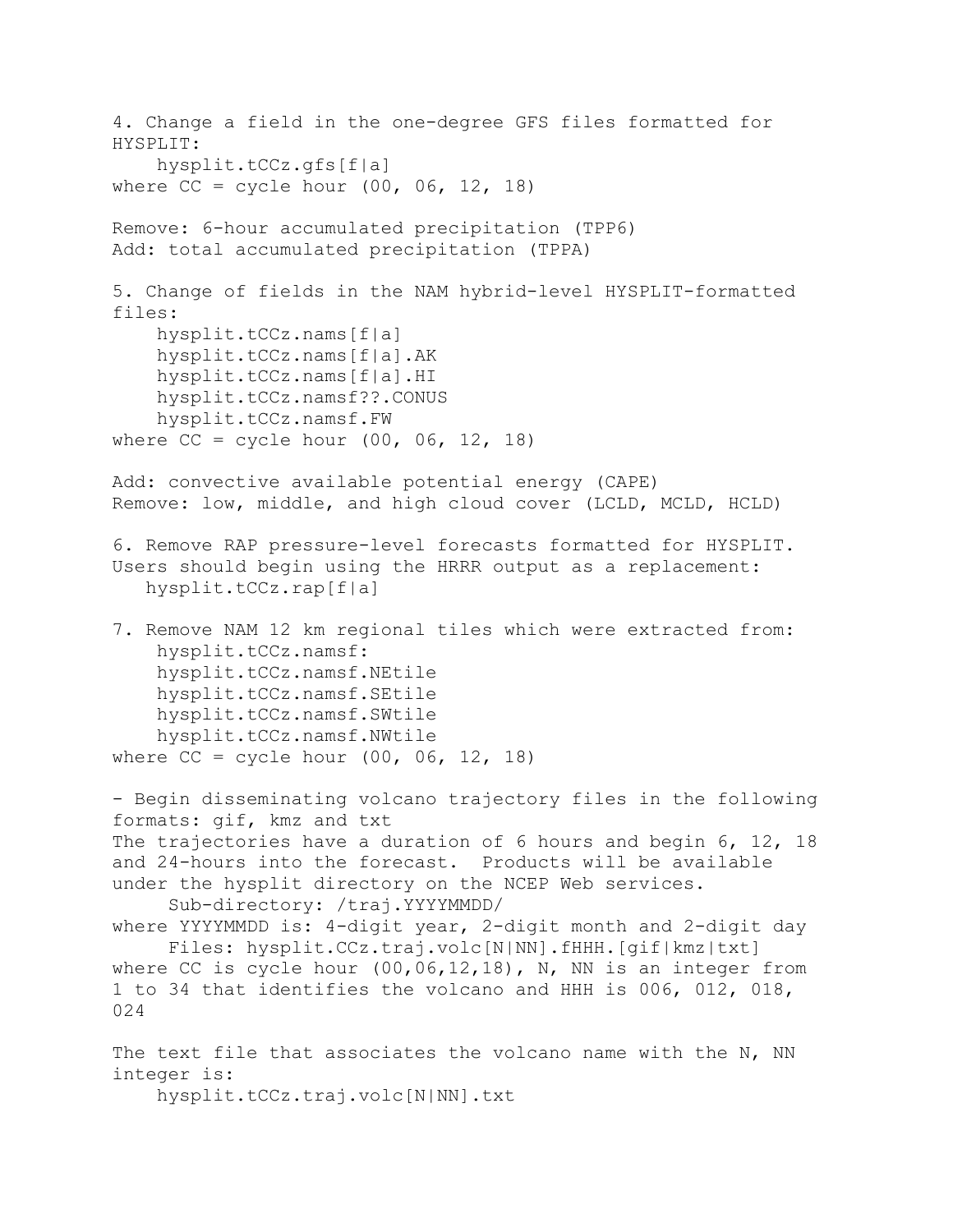Users are encouraged to always read the volcano filename file because volcanoes may be added and the N, NN integer for a given volcano may change at any time.

8. The following will have product output timing changes

- The following will be available 10-15 minutes earlier: hysplit.tCCz.gfsa hysplit.tCCz.gfsf hysplit.tCCz.namsf??.CONUS
- The long-range products will be up to 20 minutes later: hysplit.tCCz.gfslrf

- The new quarter-degree GFS files are generated 15 minutes later than the half-degree due to the increased resolution and GFS FV3 files.

More details about the HYSPLIT are available at:

[https://www.ready.noaa.gov/HYSPLIT.php](http://www.ready.noaa.gov/HYSPLIT.php)

Operational graphical display for smoke and dust at:

[https://airquality.weather.gov/](http://airquality.weather.gov/)

Operational display for volcanic ash at:

[https://tgftp.nws.noaa.gov/fax/wafsash.shtml](http://tgftp.nws.noaa.gov/fax/wafsash.shtml)

Users can find output from the updated HYSPLIT model available through a parallel feed:

 [https://para.nomads.ncep.noaa.gov](https://para.nomads.ncep.noaa.gov/) <https://www.emc.ncep.noaa.gov/mmb/aq/hysplit/web/html/>

NCEP will evaluate any comments and decide whether to proceed. For questions regarding these updated predictions, please contact:

Barbara Stunder NOAA Air Resources Laboratory College Park, MD 301-683-1374 [barbara.stunder@noaa.gov](mailto:barbara.stunder@noaa.gov)